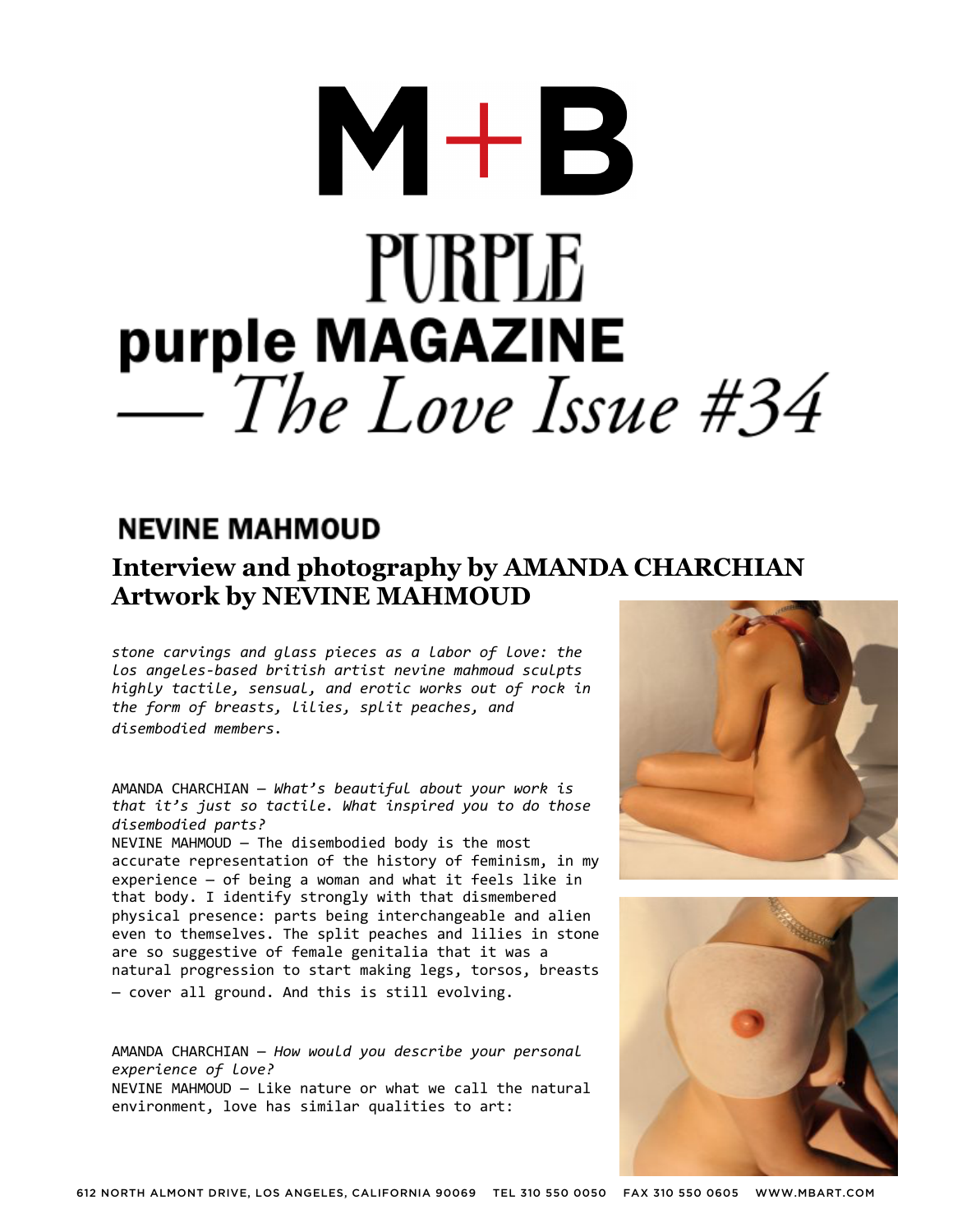### $\mathbf{H} + \mathbf{R}$ V

unpredictable, beautiful, formal, but also mysterious, and circular by design, not linear. I'm very much in that headspace. I've recently fallen in love — what feels like the real deal. So, I'm quite obsessed with love at the moment, which has been both powerful and distracting for making work. [Laughs]

AMANDA CHARCHIAN — *How does being in love affect your work or your practice?* NEVINE MAHMOUD — My work's been my number-one love priority for the past six years!

My number-one girl, guy. Of course, I have a loving community of friends and family, but a new partner is a big shift. Also, with Covid-19 and the Black Lives Matter uprising, these things have felt more important to spend energy on than being in the studio. I worried for a while if I'd have to choose between life and love, and making art. Of course, this is not the case. In terms of my sexuality and eroticism, being in love only helps…

AMANDA CHARCHIAN — *I'm Middle Eastern, and when I make pictures of women in a specific way, I feel it has so much to do with my upbringing and how, if I were in Iran now, I wouldn't be able to make this type of work. I have this obsession with natural female beauty and bodies, and am constantly representing it. Do you think, being a bit Middle Eastern, that your similar interest comes from that at all?*

NEVINE MAHMOUD  $-$  I wonder, because my father is Lebanese, but we actually didn't go to Beirut very much as children. A lot of my family emigrated to France after the civil war in Lebanon, and my mother's side is in Austria. I went to an internation

al school and grew up aware of my difference, but in no way discriminated against. If anything, the duress was experienced as a woman, even in the context of an allgirls' school. My teenage years made me extremely selfreflective about the power of the female body and the anxiety or distress that can come with it.

AMANDA CHARCHIAN — *Your sculptures are about subtracting because you're removing from a block or piece of stone all day, right?* NEVINE MAHMOUD — A surface suggests the outside, the skin, the shell. But with the stone and glass pieces I've been making, the hollowness also speaks to volume. The two are inversed, but they're





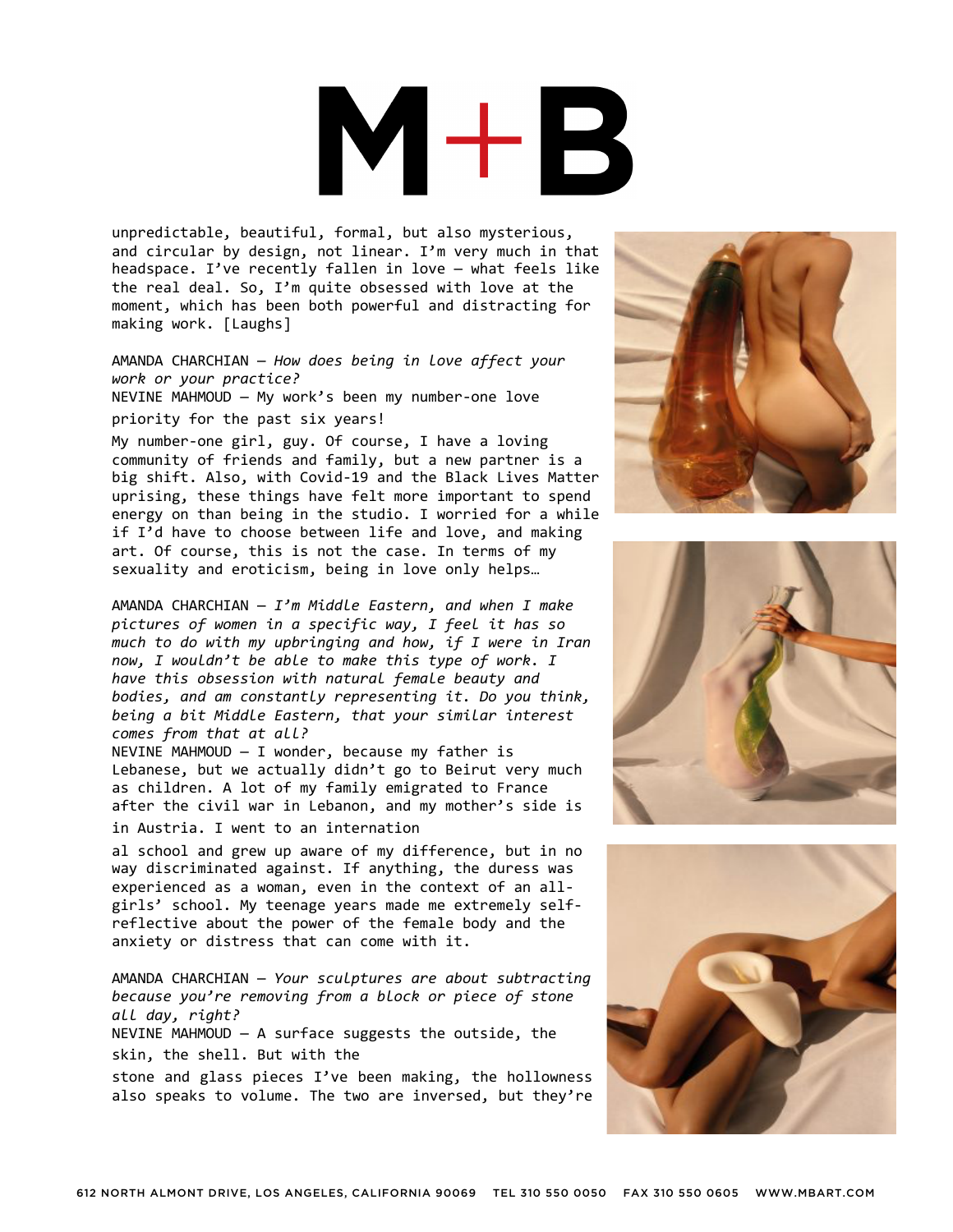

in intimate dialogue with each other. In the carving process, one is removing material to find a new form, so space or void is just as important as the thing itself.

AMANDA CHARCHIAN — *Right, because you have to plan in advance to carve the shape.* NEVINE MAHMOUD — I do if I'm trying to make a specific shape. But a lot of those ideas first came to me in response to a specific stone. The first breast I made was because a piece of alabaster I was working with broke in half accidentally. Once I got over my fit of rage, I saw the shape and thought, "Oh, that's like a half breast."

AMANDA CHARCHIAN — *Do you ever feel attracted, just in terms of energy, to some of these pieces? I'm curious how you relate on a more intuitive or psychic level to the material.*

NEVINE MAHMOUD — At the beginning, when I was new to working with stone, all were magical, and I didn't really know one from the other. I responded intuitively to what I was attracted to, and that often came with color. I realized that I was more interested in working with translucent and strongly colored stones, as opposed to marble or limestone that have more subdued colors. I wanted to learn how to work with the ones that were bright red or bright orange, and this came with its own set of rules. I learned this way, case by case, rock by rock. I could only really deal with something around six inches for about two years. Then, shape and size evolves — you move on to bigger blocks, and next thing you know, you've got rooms and cars full of giant boulders.

AMANDA CHARCHIAN — *It's alchemical because you're turning one thing into another, and infusing it with all this symbolic power. You're turning such delicate, sensual things like peaches or lilies into stone, and it's somehow subversive in just the fact that you're a woman handling these pieces of stone and changing them. Does it ever feel like you're working out a process that seems more like a metaphor?* NEVINE MAHMOUD — Definitely. The impulse toward working with stone was partly metaphorical. I thought about how I wanted to project myself as a female artist. At the same time, I had a compulsion to make erotic objects, and making them in stone is both physically difficult and historically bound. It's sort of a contradiction in a contemporary setting. I thought there was a lot of richness there, and just making an attempt would produce something interesting. That can happen with all kinds of media in art, when time and energy are invested. I tend to be drawn to material processes that are technically very rigorous as a way to find my voice. I'm never really sure what I want to make until I start working with the material.

AMANDA CHARCHIAN — *When I see your work, I really want to touch all of it. It makes me think about my own body. It was as if I wasn't allowed to. It had this playful, teasing quality to it: the tongue coming out of the wall — there's an erotic appeal to that. Is that something you intend?* NEVINE MAHMOUD — Definitely. Before my stone works, I was thinking about shapes that referred to the body and erotic symbols, but I was reducing them to more abstract forms. The stone helped me want to become explicit. The cut-open peach was the first example. Then the next pieces became indicative of orifices of any kind — mouths, vulvas, anuses. Still quite abstracted, but definitely more figurative. That's been a pleasurable journey for me, to exhibit this kind of explicitness in the gallery setting. I want the experience of my work to bring up questions about touch and the material.